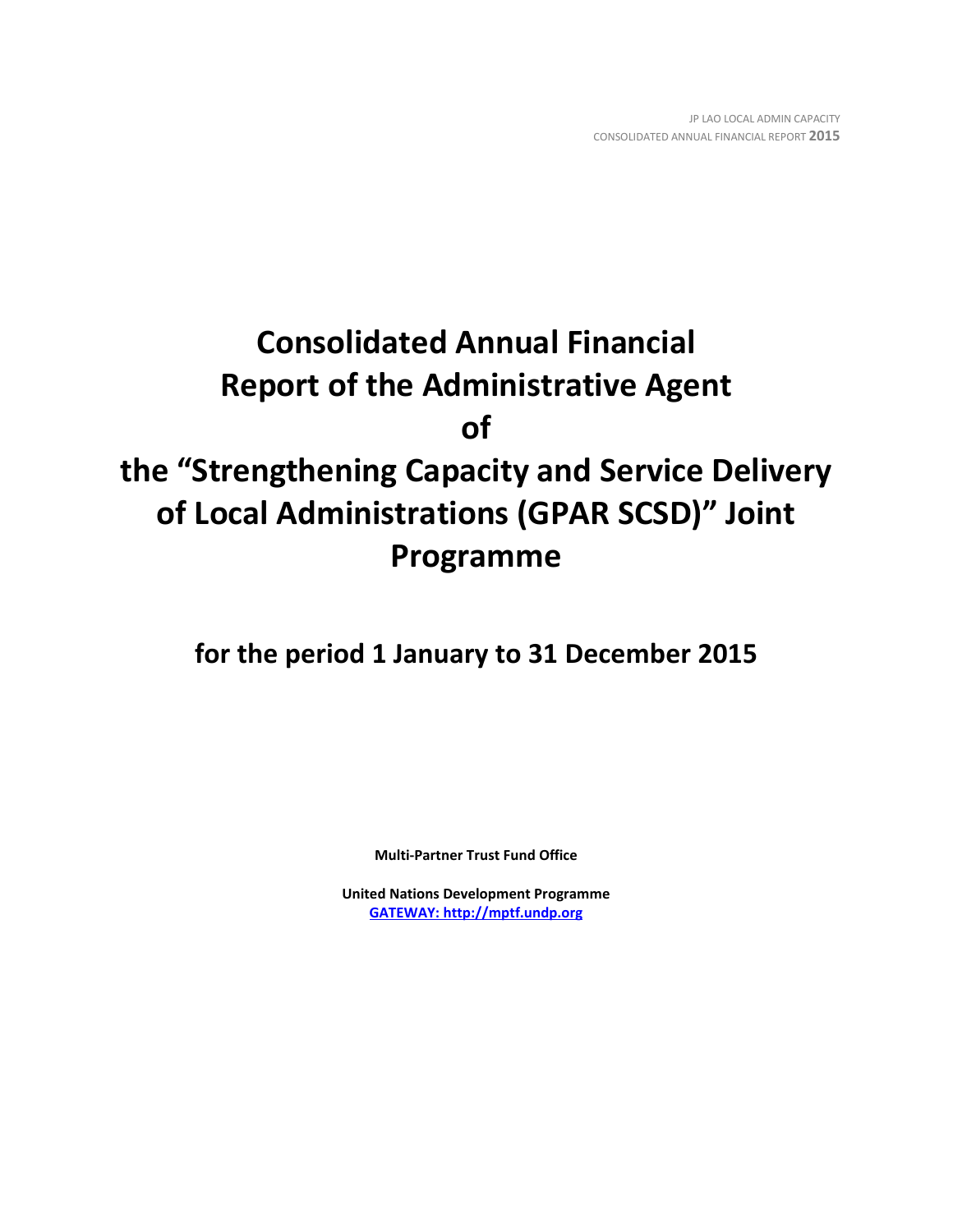JP LAO LOCAL ADMIN CAPACITY CONSOLIDATED ANNUAL FINANCIAL REPORT **2015**

# **PARTICIPATING ORGANIZATIONS CONTRIBUTORS**



United Nations Capital Development



United Nations Development Programme





LUXEMBOURG

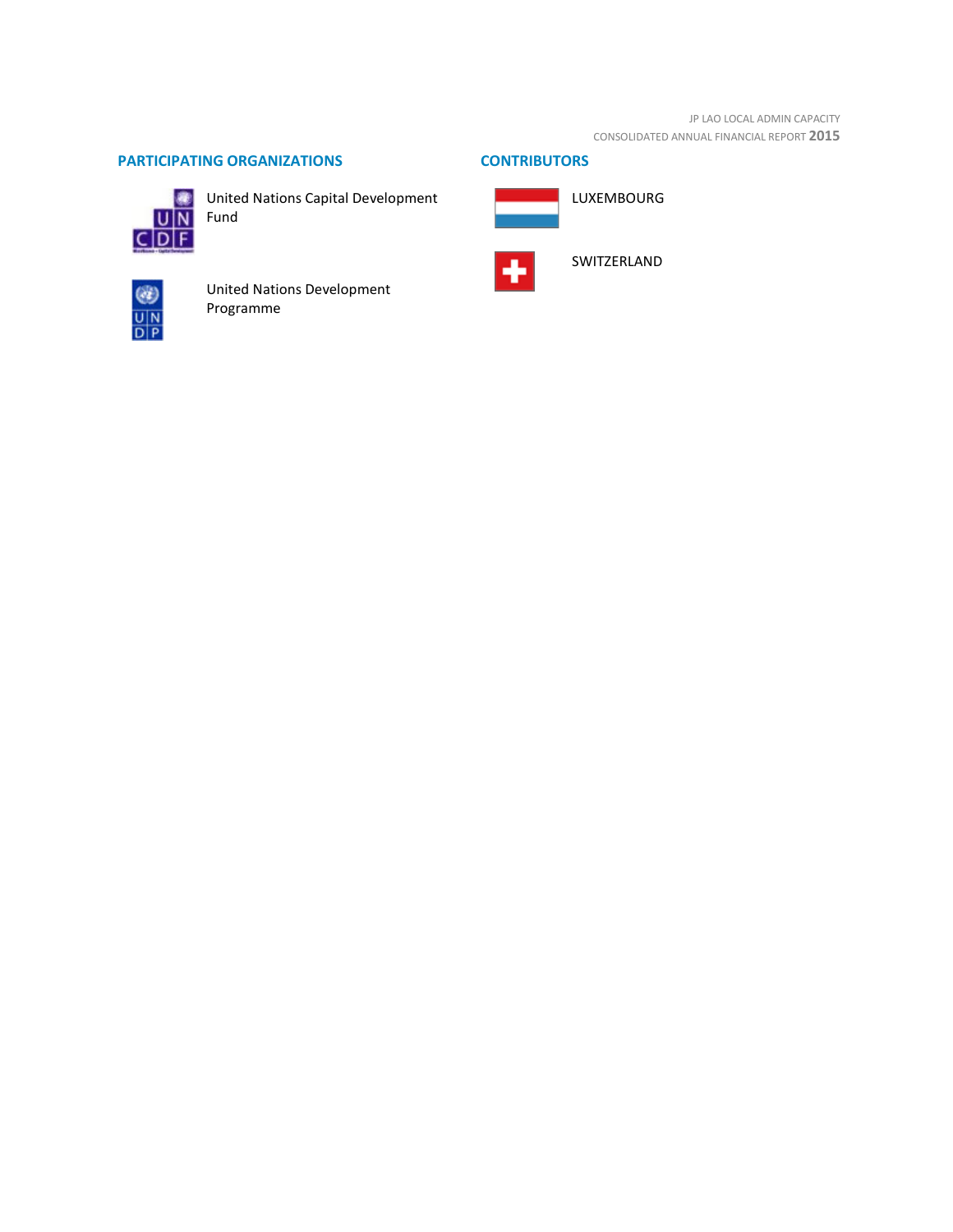## **DEFINITIONS**

## **Allocation**

Amount approved by the Steering Committee for a project/programme.

## **Approved Project/Programme**

A project/programme including budget, etc., that is approved by the Steering Committee for fund allocation purposes.

# **Contributor Commitment**

Amount(s) committed by a donor to a Fund in a signed Standard Administrative Arrangement with the UNDP Multi-Partner Trust Fund Office (MPTF Office), in its capacity as the Administrative Agent. A commitment may be paid or pending payment.

## **Contributor Deposit**

Cash deposit received by the MPTF Office for the Fund from a contributor in accordance with a signed Standard Administrative Arrangement.

## **Delivery Rate**

The percentage of funds that have been utilized, calculated by comparing expenditures reported by a Participating Organization against the 'net funded amount'.

## **Indirect Support Costs**

A general cost that cannot be directly related to any particular programme or activity of the Participating Organizations. UNDG policy establishes a fixed indirect cost rate of 7% of programmable costs.

# **Net Funded Amount**

Amount transferred to a Participating Organization less any refunds transferred back to the MPTF Office by a Participating Organization.

# **Participating Organization**

A UN Organization or other inter-governmental Organization that is an implementing partner in a Fund, as represented by signing a Memorandum of Understanding (MOU) with the MPTF Office for a particular Fund.

# **Project Expenditure**

The sum of expenses and/or expenditure reported by all Participating Organizations for a Fund irrespective of which basis of accounting each Participating Organization follows for donor reporting.

# **Project Financial Closure**

A project or programme is considered financially closed when all financial obligations of an operationally completed project or programme have been settled, and no further financial charges may be incurred.

# **Project Operational Closure**

A project or programme is considered operationally closed when all programmatic activities for which Participating Organization(s) received funding have been completed.

## **Project Start Date**

Date of transfer of first instalment from the MPTF Office to the Participating Organization.

## **Total Approved Budget**

This represents the cumulative amount of allocations approved by the Steering Committee.

## **US Dollar Amount**

The financial data in the report is recorded in US Dollars and due to rounding off of numbers, the totals may not add up.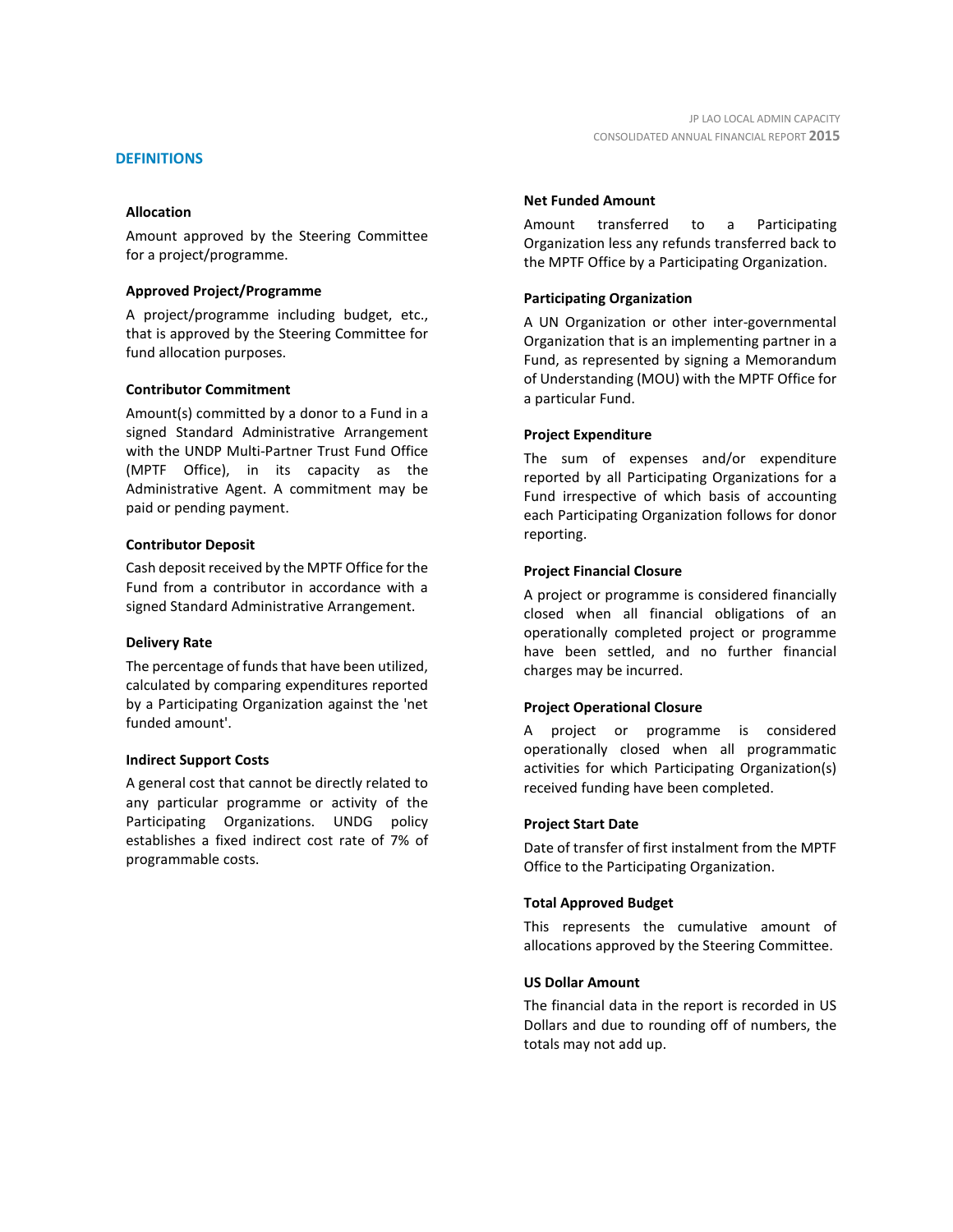#### **2015 FINANCIAL PERFORMANCE**

This chapter presents financial data and analysis of the "Strengthening Capacity and Service Delivery of Local Administrations (GPAR SCSD)" Joint Programme using the pass-through funding modality as of 31 December **2015**. Financial information for this Fund is also available on the MPTF Office GATEWAY, at the following address: [http://mptf.undp.org/factsheet/fund/JLA10.](http://mptf.undp.org/factsheet/fund/JLA10)

## **1. SOURCES AND USES OF FUNDS**

As of 31 December **2015**, **2** contributors have deposited US\$ **5,000,000** in contributions and US\$ **2,015** has been earned in interest,

bringing the cumulative source of funds to US\$ **5,002,015**.

Of this amount, US\$ **4,949,951** has been transferred to **2** Participating Organizations, of which US\$ **4,498,482** has been reported as expenditure. The Administrative Agent fee has been charged at the approved rate of 1% on deposits and amounts to US\$ **50,000**. Table 1 provides an overview of the overall sources, uses, and balance of the JP Lao Local Admin Capacity as of 31 December **2015**.

# **Table 1. Financial Overview, as of 31 December 2015 (in US Dollars)**

|                                                           | Annual 2014 | Annual 2015 | <b>Cumulative</b> |
|-----------------------------------------------------------|-------------|-------------|-------------------|
| <b>Sources of Funds</b>                                   |             |             |                   |
| <b>Gross Contributions</b>                                | 1,350,000   | 1,050,000   | 5,000,000         |
| Fund Earned Interest and Investment Income                | 231         | 315         | 2,015             |
| Interest Income received from Participating Organizations |             |             |                   |
| Refunds by Administrative Agent to Contributors           |             |             |                   |
| Fund balance transferred to another MDTF                  |             |             |                   |
| <b>Other Revenues</b>                                     |             |             |                   |
| <b>Total: Sources of Funds</b>                            | 1,350,231   | 1,050,315   | 5,002,015         |
| <b>Use of Funds</b>                                       |             |             |                   |
| Transfers to Participating Organizations                  | 1,336,475   | 1,039,475   | 4,949,951         |
| Refunds received from Participating Organizations         |             |             |                   |
| <b>Net Funded Amount to Participating Organizations</b>   | 1,336,475   | 1,039,475   | 4,949,951         |
| <b>Administrative Agent Fees</b>                          | 13,500      | 10,500      | 50,000            |
| Direct Costs: (Steering Committee, Secretariatetc.)       |             |             |                   |
| <b>Bank Charges</b>                                       | 28          | 33          | 107               |
| <b>Other Expenditures</b>                                 |             |             |                   |
| <b>Total: Uses of Funds</b>                               | 1,350,003   | 1,050,008   | 5,000,058         |
| Change in Fund cash balance with Administrative Agent     | 228         | 307         | 1,957             |
| Opening Fund balance (1 January)                          | 1,422       | 1,650       |                   |
| <b>Closing Fund balance (31 December)</b>                 | 1,650       | 1,957       | 1,957             |
| Net Funded Amount to Participating Organizations          | 1,336,475   | 1,039,475   | 4,949,951         |
| Participating Organizations' Expenditure                  | 1,527,092   | 865,278     | 4,498,482         |
| <b>Balance of Funds with Participating Organizations</b>  |             |             | 451,469           |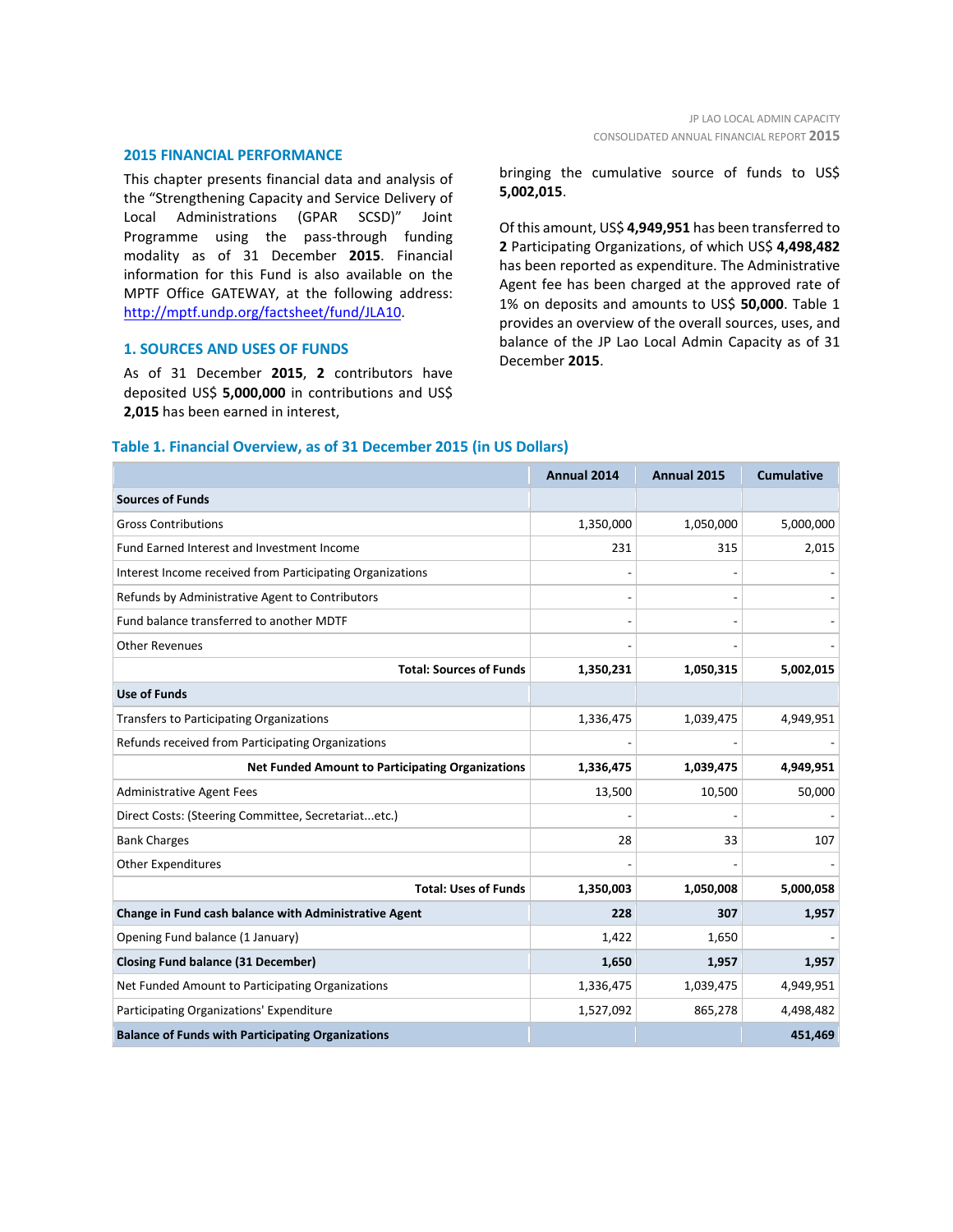# **2. PARTNER CONTRIBUTIONS**

Table 2 provides information on cumulative contributions received from all contributors to this Fund as of 31 December **2015**.

# **Table 2. Contributors' Deposits, as of 31 December 2015 (in US Dollars)**

| <b>Contributors</b> | <b>Prior Years</b><br>as of 31-Dec-2014 | <b>Current Year</b><br><b>Jan-Dec-2015</b> | <b>Total</b> |
|---------------------|-----------------------------------------|--------------------------------------------|--------------|
| LUXEMBOURG          | 750,000                                 | 250,000                                    | 1,000,000    |
| SWITZERLAND         | 3,200,000                               | 800,000                                    | 4,000,000    |
| <b>Grand Total</b>  | 3,950,000                               | 1,050,000                                  | 5,000,000    |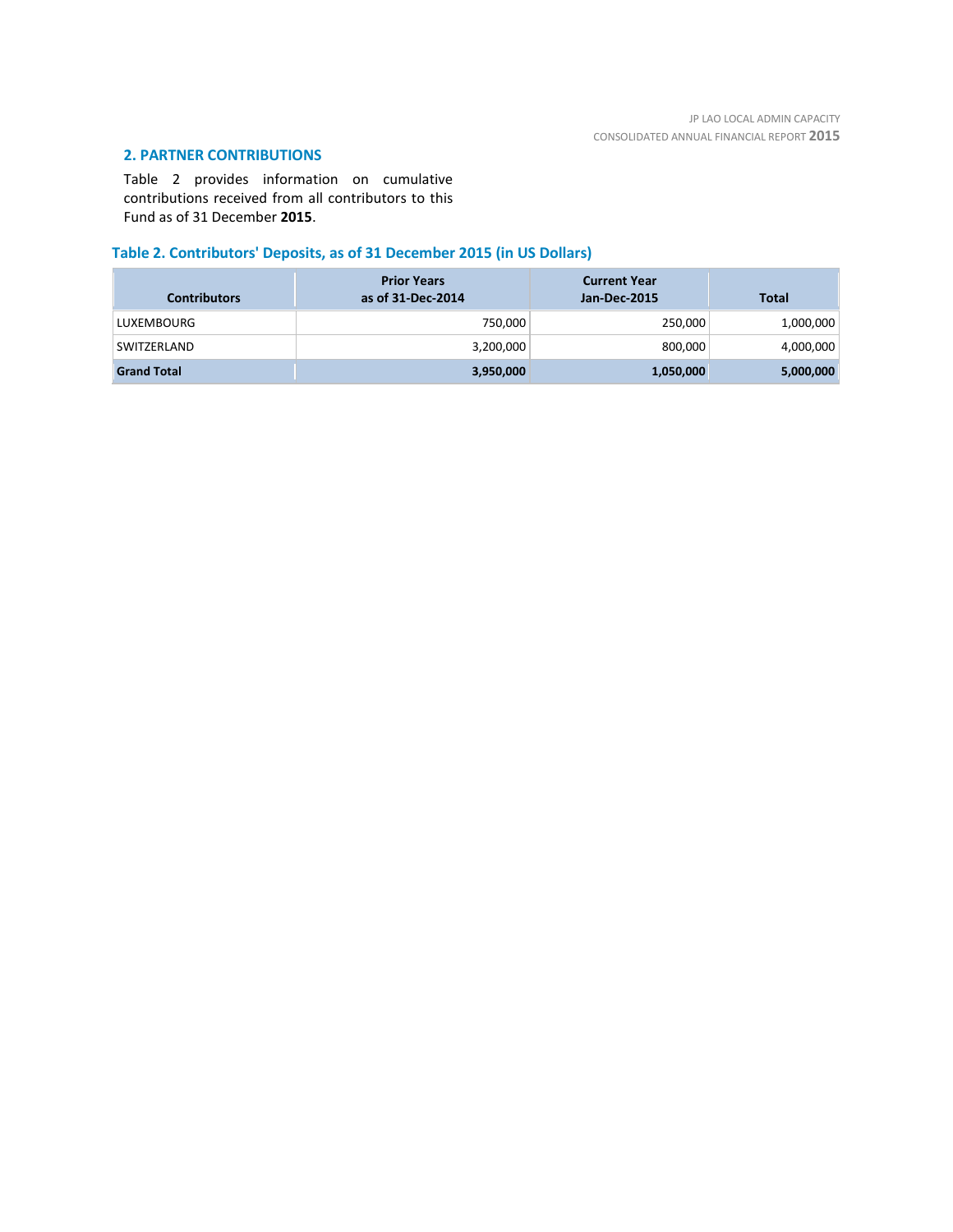## **3. INTEREST EARNED**

Interest income is earned in two ways: 1) on the balance of funds held by the Administrative Agent ('Fund earned interest'), and 2) on the balance of funds held by the Participating Organizations ('Agency earned interest') where their Financial Regulations and Rules allow return of interest

to the AA. As of 31 December **2015**, Fund earned interest amounts to US\$ **2,015** and no interest was received from Participating Organizations. Details are provided in the table below.

# **Table 3. Sources of Interest and Investment Income, as of 31 December 2015 (in US Dollars)**

| <b>Interest Earned</b>                     | <b>Prior Years</b><br>as of 31-Dec-2014 | <b>Current Year</b><br><b>Jan-Dec-2015</b> | Total |
|--------------------------------------------|-----------------------------------------|--------------------------------------------|-------|
| <b>Administrative Agent</b>                |                                         |                                            |       |
| Fund Earned Interest and Investment Income | 1,700                                   | 315                                        | 2,015 |
| <b>Total: Fund Earned Interest</b>         | 1,700                                   | 315                                        | 2,015 |
| <b>Participating Organization</b>          |                                         |                                            |       |
| <b>Total: Agency earned interest</b>       |                                         |                                            |       |
| <b>Grand Total</b>                         | 1,700                                   | 315                                        | 2,015 |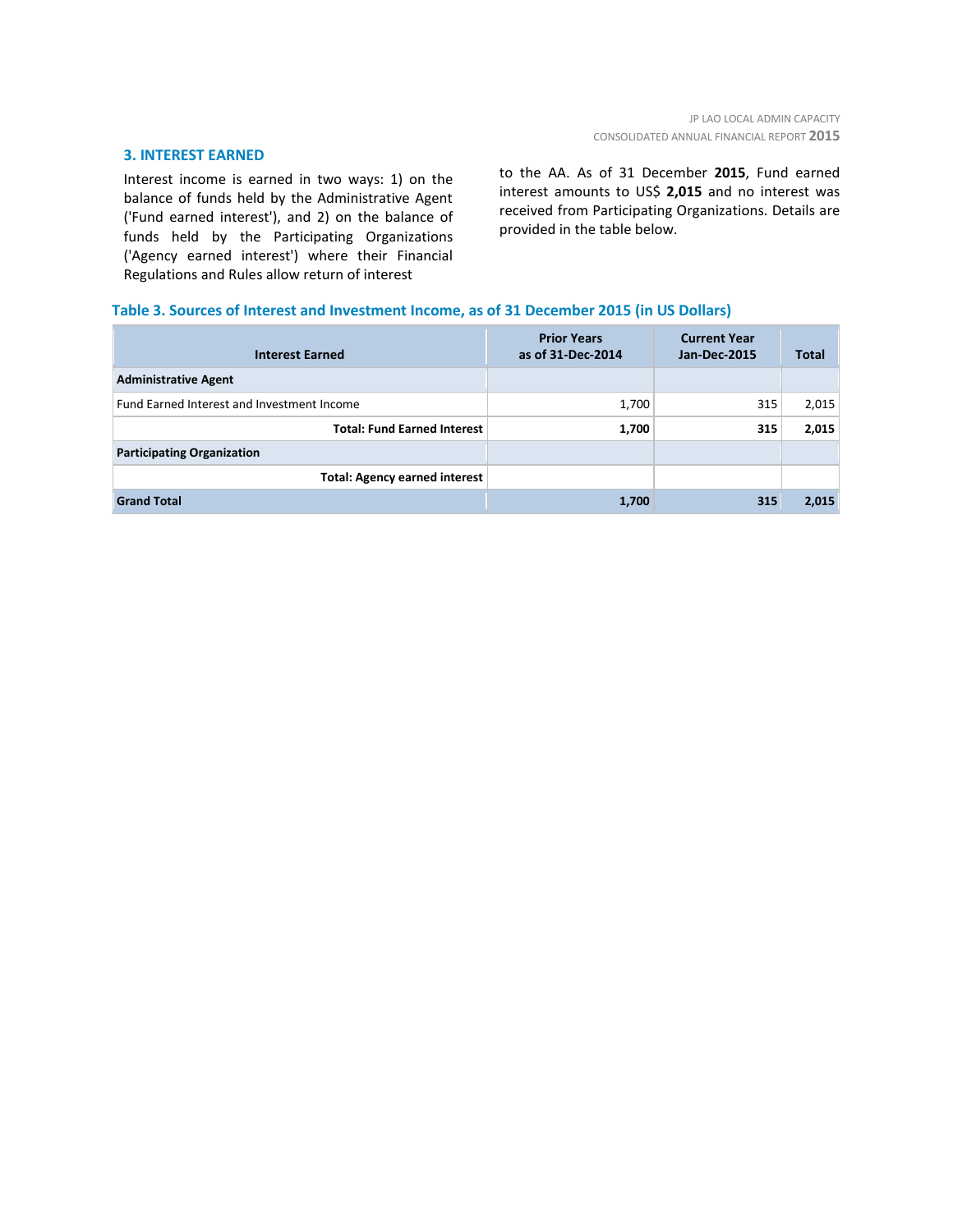# **4. TRANSFER OF FUNDS**

Allocations to Participating Organizations are approved by the Steering Committee and disbursed by the Administrative Agent. As of 31 December **2015**, the AA has transferred US\$ **4,949,951** to **2** Participating Organizations (see list below).

Table 4 provides additional information on the refunds received by the MPTF Office, and the net funded amount for each of the Participating Organizations.

# **Table 4. Transfer, Refund, and Net Funded Amount by Participating Organization, as of 31 December 2015 (in US Dollars)**

| <b>Participating</b> | Prior Years as of 31-Dec-2014 |                |                   | <b>Current Year Jan-Dec-2015</b> |                |                   | Total            |                |                   |
|----------------------|-------------------------------|----------------|-------------------|----------------------------------|----------------|-------------------|------------------|----------------|-------------------|
| Organization         | <b>Transfers</b>              | <b>Refunds</b> | <b>Net Funded</b> | <b>Transfers</b>                 | <b>Refunds</b> | <b>Net Funded</b> | <b>Transfers</b> | <b>Refunds</b> | <b>Net Funded</b> |
| <b>UNCDF</b>         | 2,147,836                     |                | 2,147,836         | 462.355                          |                | 462.355           | 2,610,191        |                | 2,610,191         |
| <b>UNDP</b>          | 1,762,640                     |                | 1,762,640         | 577.120                          |                | 577.120           | 2,339,760        |                | 2,339,760         |
| <b>Grand Total</b>   | 3,910,476                     |                | 3,910,476         | 1,039,475                        |                | 1,039,475         | 4,949,951        |                | 4,949,951         |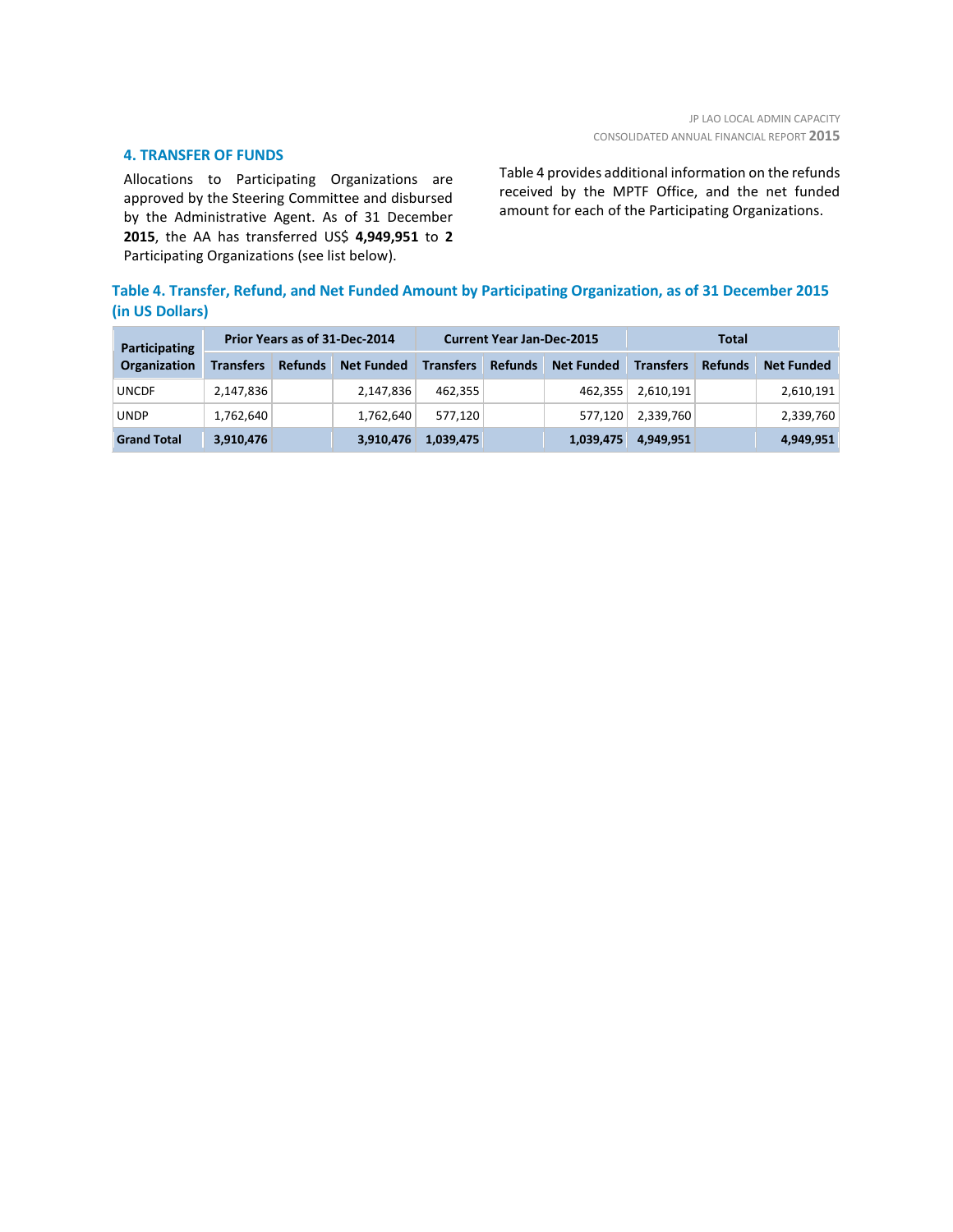# JP LAO LOCAL ADMIN CAPACITY

CONSOLIDATED ANNUAL FINANCIAL REPORT **2015**

# **5. EXPENDITURE AND FINANCIAL DELIVERY RATES**

All final expenditures reported for the year **2015** were submitted by the Headquarters of the Participating Organizations. These were consolidated by the MPTF Office.

# **5.1 EXPENDITURE REPORTED BY PARTICIPATING ORGANIZATION**

As shown in table below, the cumulative net funded amount is US\$ **4,949,951** and cumulative expenditures reported by the Participating Organizations amount to US\$ **4,498,482**. This equates to an overall Fund expenditure delivery rate of **91** percent.

# **Table 5.1 Net Funded Amount, Reported Expenditure, and Financial Delivery by Participating Organization, as of 31 December 2015 (in US Dollars)**

|                                      |                           |                             | <b>Expenditure</b>                      |                                            |                   |                           |
|--------------------------------------|---------------------------|-----------------------------|-----------------------------------------|--------------------------------------------|-------------------|---------------------------|
| Participating<br><b>Organization</b> | Approved<br><b>Amount</b> | <b>Net Funded</b><br>Amount | <b>Prior Years</b><br>as of 31-Dec-2014 | <b>Current Year</b><br><b>Jan-Dec-2015</b> | <b>Cumulative</b> | <b>Delivery Rate</b><br>% |
| <b>UNCDF</b>                         | 2,610,191                 | 2,610,191                   | 2,098,315                               | 281,312                                    | 2,379,627         | 91.17                     |
| <b>UNDP</b>                          | 2,339,760                 | 2,339,760                   | 1,534,890                               | 583,966                                    | 2,118,856         | 90.56                     |
| <b>Grand Total</b>                   | 4,949,951                 | 4,949,951                   | 3,633,204                               | 865,278                                    | 4,498,482         | 90.88                     |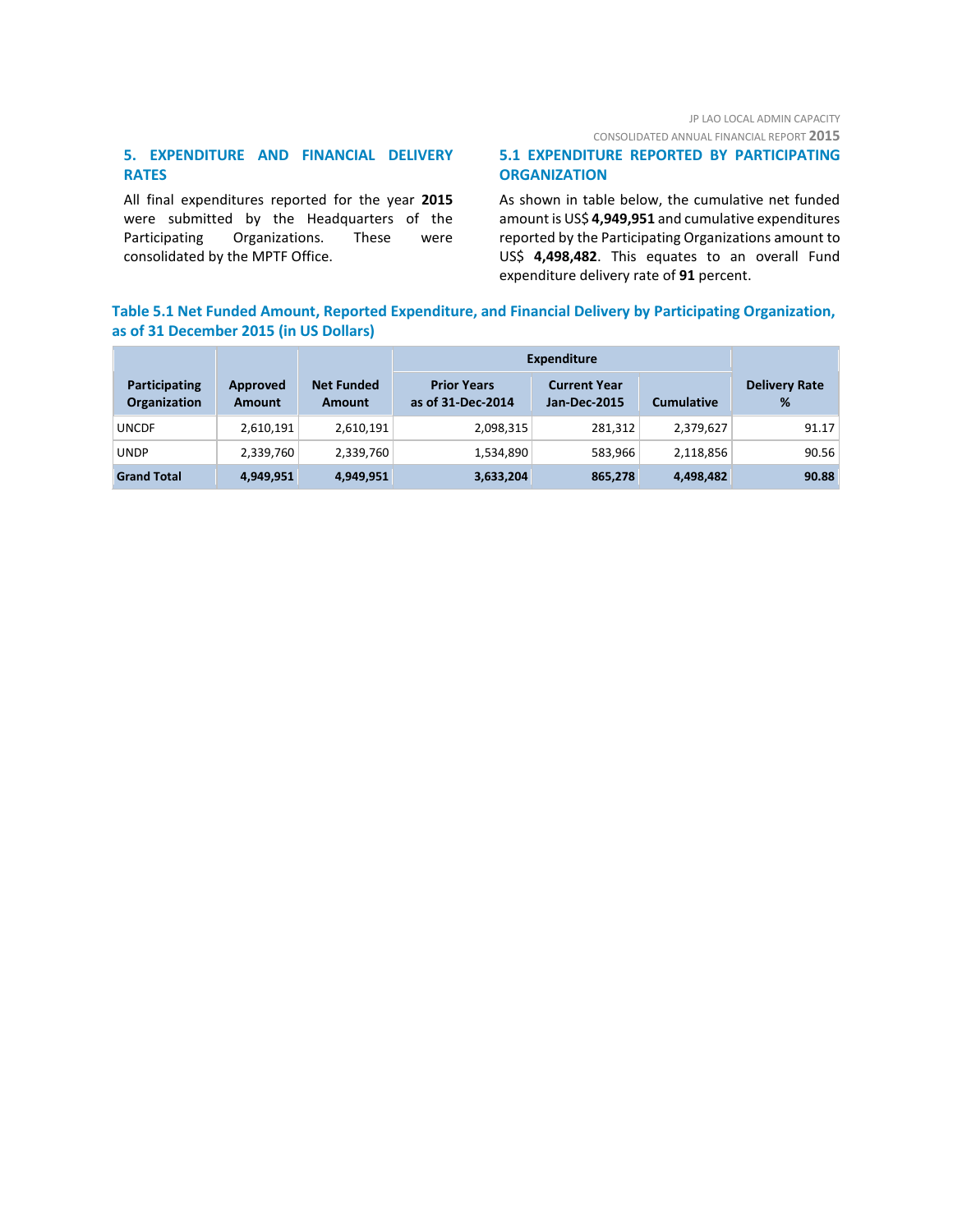#### **5.2 EXPENDITURE REPORTED BY CATEGORY**

\_\_\_\_\_\_\_\_\_\_\_\_\_\_\_\_\_\_\_\_\_\_

Project expenditures are incurred and monitored by each Participating Organization and are reported as per the agreed categories for inter-agency harmonized reporting.

Table 5.2 reflects expenditure reported in the UNDG expense categories.

# **2012 CEB Expense Categories**

- 1. Staff and personnel costs
- 2. Supplies, commodities and materials
- 3. Equipment, vehicles, furniture and depreciation
- 4. Contractual services
- 5. Travel
- 6. Transfers and grants
- 7. General operating expenses
- 8. Indirect costs

## **Table 5.2 Expenditure by UNDG Budget Category, as of 31 December 2015 (in US Dollars)**

|                                           | <b>Expenditure</b>                      |                                            |              |                                                     |
|-------------------------------------------|-----------------------------------------|--------------------------------------------|--------------|-----------------------------------------------------|
| Category                                  | <b>Prior Years</b><br>as of 31-Dec-2014 | <b>Current Year</b><br><b>Jan-Dec-2015</b> | <b>Total</b> | <b>Percentage of Total</b><br><b>Programme Cost</b> |
| Staff & Personnel Cost (New)              | 500,682                                 | 45,995                                     | 546,678      | 13.00                                               |
| Suppl, Comm, Materials (New)              | 23,305                                  |                                            | 23,305       | 0.55                                                |
| Equip, Veh, Furn, Depn (New)              | 340,288                                 | 26,136                                     | 366,424      | 8.71                                                |
| Contractual Services (New)                | 171,923                                 | 200,362                                    | 372,285      | 8.85                                                |
| Travel (New)                              | 296,768                                 | 143,947                                    | 440,715      | 10.48                                               |
| Transfers and Grants (New)                | 1,787,174                               | 313,576                                    | 2,100,749    | 49.96                                               |
| <b>General Operating (New)</b>            | 274,861                                 | 80,013                                     | 354,874      | 8.44                                                |
| <b>Programme Costs Total</b>              | 3,395,001                               | 810,029                                    | 4,205,030    | 100.00                                              |
| <sup>1</sup> Indirect Support Costs Total | 238,203                                 | 55,249                                     | 293,452      | 6.98                                                |
| <b>Total</b>                              | 3,633,204                               | 865,278                                    | 4,498,482    |                                                     |

**<sup>1</sup> Indirect Support Costs** charged by Participating Organization, based on their financial regulations, can be deducted upfront or at a later stage during implementation. The percentage may therefore appear to exceed the 7% agreed-upon for on-going projects. Once projects are financially closed, this number is not to exceed 7%.